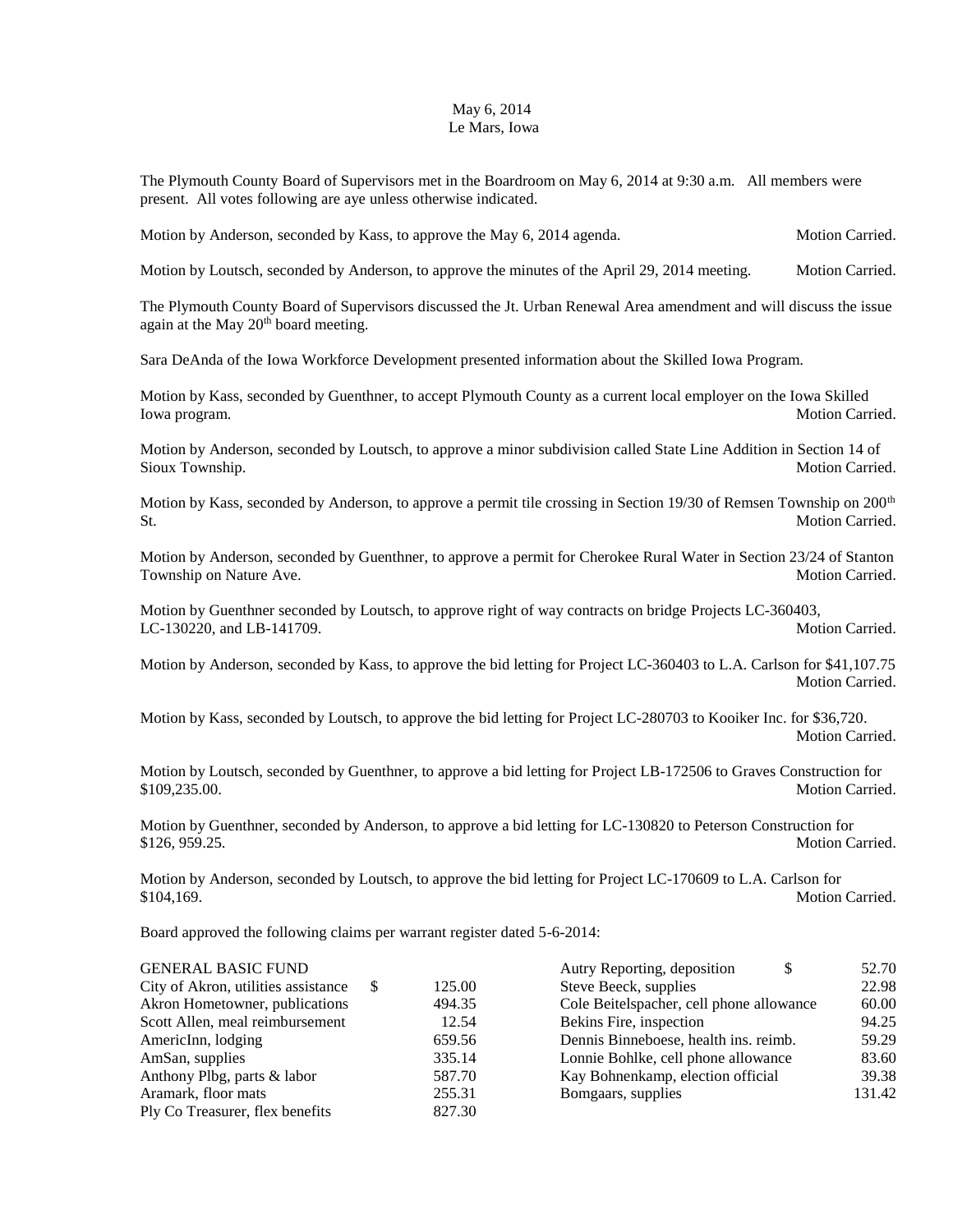| \$<br>Buchanan Co Sheriff, service        | 40.00    | 30.00<br>Trudy Seng, health insurance reimb. \$          |
|-------------------------------------------|----------|----------------------------------------------------------|
| Cass Co Sheriff, service                  | 17.00    | 200.00<br>Sioux Comm. Sweeping, sweep parking lot        |
| CBM Food, inmate meals                    | 4,889.10 | 63.30<br>Linda Smith, election official                  |
| Crittenton Center, juvenile shelter care  | 372.72   | 122.48<br>Southern Sioux Co RWS, water                   |
| DAB Turf, spring lawn application         | 32.40    | 481.50<br>Mark Sturgeon, transcript                      |
| Dean & Associates, substance abuse        | 300.00   | Thomson West, court library<br>598.56                    |
| Des Moines Stamp, perma stamps            | 64.75    | Total Sales, services<br>140.43                          |
| Document Depot, shredding                 | 40.00    | 17,849.95<br>Treas. State of Iowa, juvenile shelter care |
| Drury Inn, lodging                        | 104.16   | TREAT AMERICA, jail school meals<br>36.80                |
| Fastenal, supplies                        | 42.13    | 48.96<br>Jessica Trobaugh, health insurance reimb.       |
| Dawn Fifita, health insurance reimb.      | 137.38   | 88.20<br>Union Co Electric Coop, tower                   |
| Tom Flannery, trustee meeting             | 20.00    | Vakulskas Law Firm, legal representation<br>285.00       |
| Frontier, phone                           | 1,817.98 | Van's Sanitation, garbage pickup<br>208.82               |
| Jolynn Goodchild, cell phone, mileage     | 93.12    | 39.38<br>Jane VanderWell, election official              |
| Carol Graham, trustee meeting             | 20.00    | 701.74<br>Verizon, cell phone services                   |
| Great Plains Locator, locating service    | 202.92   | VISA, Sheriff's misc. expenses<br>1,425.10               |
| Hardware Hank, bulbs & WD40               | 40.26    | Larry Vondrak, trustee meeting<br>40.00                  |
| Pete Holtgrew, health insurance reimb.    | 447.20   | 295.94<br>Wal-Mart, office supplies                      |
| Terri Holzman, health insurance reimb.    | 241.72   | Wex Bank, fuel<br>5,495.97                               |
| Bob Hughes, health insurance reimb.       | 449.40   | Woodbury Co Sheriff, transports<br>472.81                |
| IA Small Business Dev, outreach grant     | 500.00   |                                                          |
| ICON, lawnmower parts                     | 114.35   | <b>MH-DD SERVICDES FUND</b>                              |
| Indoff, office supplies                   | 33.71    | Associates for Psychiatric, evaluation \$<br>300.00      |
| IA County Attorney's Assoc, registration  | 325.00   | Jim Bybee Law, legal representation<br>537.50            |
| Iowa D.O.T., salvage certificate          | 40.00    | Dean & Associates, evaluations<br>300.00                 |
| Iowa Dept of Public Safety, gun permits   | 3,019.00 | 2,067.00<br>Jennie Edmundson Hospital, inpatient trtm.   |
| Iowa Sec. of State, notary renewal        | 30.00    | 284.00<br>Sharon Nieman, mileage, conf. registration     |
| ISACA, SEAT continuing education          | 105.00   | 1,230.00<br>Plains Area Mental, outpatient treatment     |
| Jack's Uniforms, uniforms                 | 636.75   | 157.20<br>Ply Co Sheriff, transports                     |
| Kingsley News, publications               | 320.57   | Pride Group, supported comm. living<br>15,924.29         |
| Trish Kunkel, cleaning services           | 2,300.00 | Thompson Phipps, legal representation<br>229.00          |
| City of LeMars, utilities                 | 254.50   | 120.00<br>Vakulskas Law, legal representation            |
| LeMars Daily Sentinel, publications       | 712.43   |                                                          |
| LeMars Postmaster, NCOA postage           | 24.57    | <b>RURAL SERVICES FUND</b>                               |
| Mail Services, MV print/postage           | 794.04   | \$<br>Frontier, phone<br>74.58                           |
| Maylon Apartments, rent assistance        | 300.00   | Alan Lucken, mileage<br>45.18                            |
| Menards, courthouse supplies              | 1,177.29 | O.C. Sanitation, recycling dumpster<br>62.40             |
| Mercy Business Health, nursing contract   | 469.50   | Ply Co Solid Waste, hauling/assessment<br>23,780.06      |
| Mid-Sioux Opportunity, annual meeting     | 10.00    | Siouxland Dist Hlth, well testing<br>184.00              |
| Mid American Energy, utilities            | 3,905.96 | 60.00<br>Van's Sanitation, recycling                     |
| Sharon Nieman, health insurance reimb.    | 346.67   |                                                          |
| Shawn Olson, mic controller               | 89.00    | <b>LOCAL OPTION SALES TAX FUND</b>                       |
| Owens-King, microfilm storage fee         | 6.75     | 18,000.00<br>Merrill Fire, grant<br>\$                   |
| Perkins, office supplies                  | 223.27   |                                                          |
| Perry Pinkerton, trustee meeting          | 20.00    | VETERAN AFFAIRS CO. GRANT FUND                           |
| Pizza Ranch, ambulance director meeting   | 62.93    | Wayne Thieman, IACCVSO training exp. \$<br>544.79        |
| Carolyn Plueger, depositions              | 333.00   |                                                          |
| Ply Co Board of Health, pass thru grant   | 5,521.37 | CO. ATTNY COLLECTION INCENTIVE FUND                      |
| Ply Co Sheriff, transports, service fees  | 1,037.28 | Schieuer Woodworks, refinish court table \$<br>650.00    |
| Premier, cable & phone services           | 836.78   | Jessica Trobaugh, meeting expenses<br>44.59              |
| Presto-X-Co, pest control                 | 156.35   |                                                          |
| Protex Central, fire alarm inspection     | 750.00   | SECONDARY ROAD FUND                                      |
| Darin Raymond, reimb. vehicle expenses    | 88.91    | \$<br>119.00<br>A & M Laundry, floor mats                |
| Northwest REC, electric                   | 814.41   | City of Akron, sundry<br>94.26                           |
| Red's Printing, imprint/postage envelopes | 1,720.89 | Allied Oil, tires<br>1,441.36                            |
| Remsen Bell, publications                 | 217.54   | Bekins Fire, safety<br>188.64                            |
| Sears, building supplies                  | 38.09    | 315.27<br>Bomgaars, parts                                |